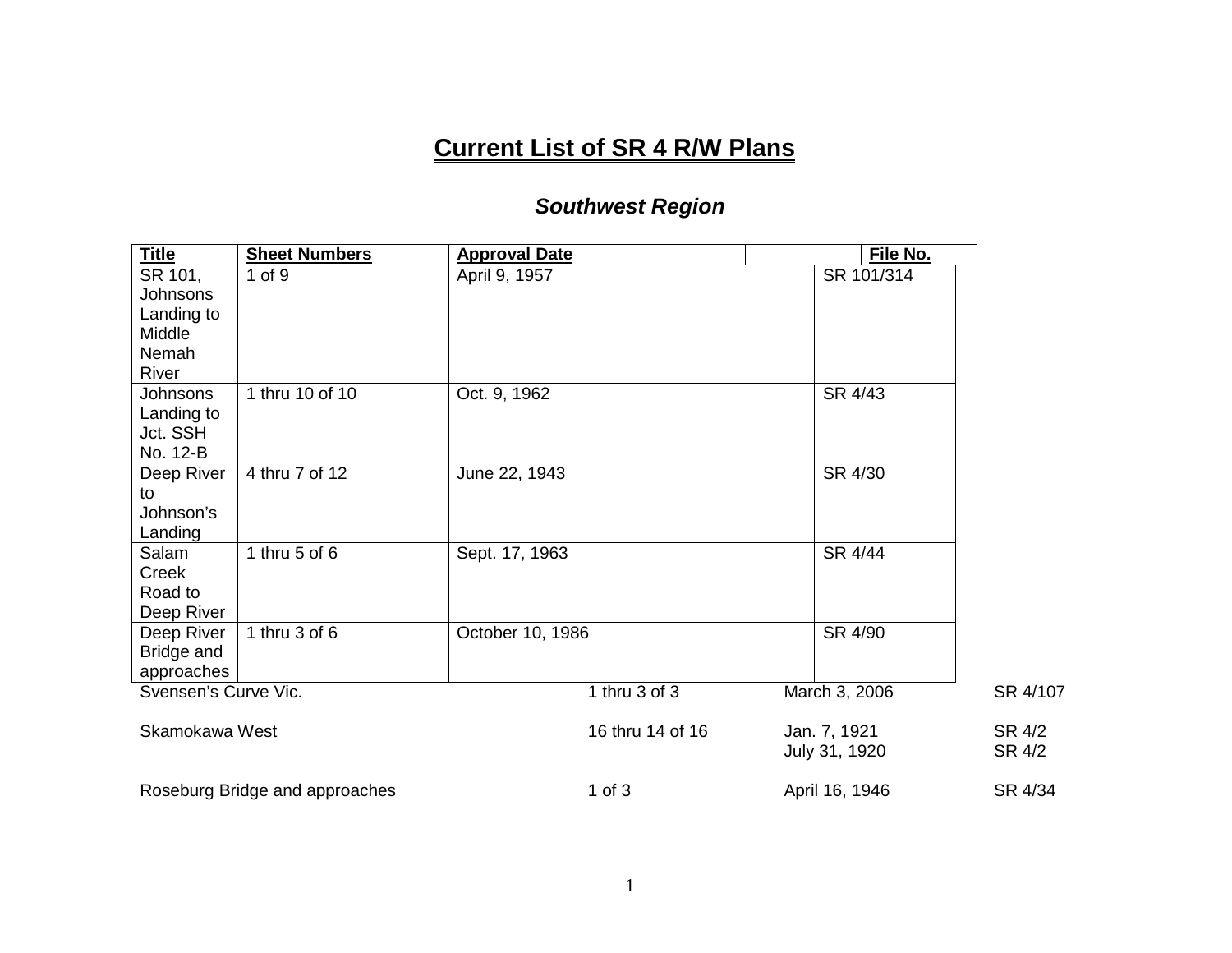| Skamokawa West                                              | 14 thru 12 of 16                   | July 31, 1920                      | SR 4/2             |
|-------------------------------------------------------------|------------------------------------|------------------------------------|--------------------|
| <b>Grays River Grays River Town</b>                         | 1 thru 3 of 3                      | Nov. 28, 1933                      | SR 4/20            |
| K.M. Mountain to Grays River                                | 1 & 2 of 2                         | May 5, 1936                        | SR 4/25            |
| <b>K.M Mountain Westerly</b>                                | 1 thru 5 of 5                      | June 29, 1954                      | SR 4/39            |
| K.M. Mountain Summit East                                   | 1 thru 3 of 3                      | Oct. 21, 1941                      | SR 4/31            |
| Skamokawa West to K.M. Mtn.                                 | 1 & 2 of 2                         | Dec. 18, 1945                      | SR 4/33            |
| Skamokawa West                                              | 1 thru 5 of 5                      | April 21, 1936                     | SR 4/24            |
| <b>Skamokawa West Section 2</b>                             | 1 & 2 of 2                         | June 21, 1938                      | SR 4/26            |
| Skamokawa to Alger Creek Vicinity                           | 1 thru 5 of 5                      | Nov. 30, 1954                      | SR 4/40            |
| <b>Cathlamet Vicinity</b><br><b>Cathlamet to Abe Creek</b>  | 1 thru 9 of 9<br>1 thru $4$ of $4$ | Jan. 12, 1954<br>Sept. 22, 1959    | SR 4/38<br>SR 4/41 |
| <b>Cathlamet to Eagle Cliff</b><br>Eagle Cliff to Oak Point | $2$ thru $9$ of $9$<br>1 & 2 of 4  | Jan. 10, 1928<br>November 22, 1927 | SR 4/17<br>SR 4/15 |
| Wahkiakum County Line to Mill Creek                         | 1 thru 5 of 5                      | March 29, 1960                     | SR 4/42            |
| Mill Creek to Stella                                        | 1 thru $6$ of $6$                  | Feb. 23, 1967                      | SR 4/46            |
| Oak Point to Coal Creek Slough                              | 3 thru 7 of 7                      | Mar. 20, 1928                      | SR 4/16            |
| Coal Creek Slough East                                      | 1 of 1                             | May 20, 1925                       | SR 4/11            |
| Coal Creek Dike to Longview                                 | 1 thru 3                           | May 20, 1925                       | SR 4/9             |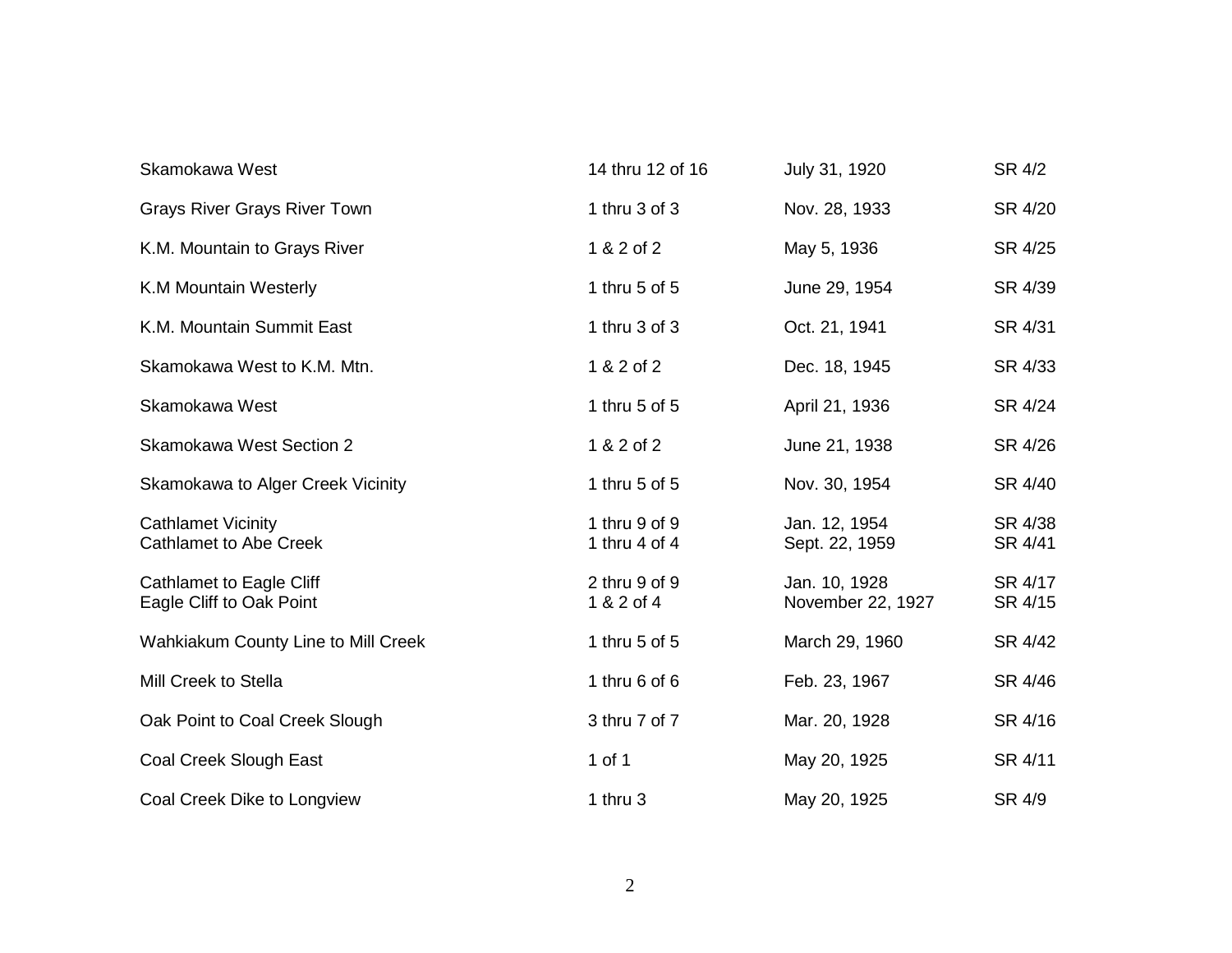| Longview 46th Ave to Olive Way                                      |     | 1 thru 5      | March 28, 1983 | SR 4/84         |
|---------------------------------------------------------------------|-----|---------------|----------------|-----------------|
| City of Longview - Paving                                           |     | 3 & 4 of 4    | Dec. 14, 1933  | SR 4/57         |
|                                                                     |     |               |                |                 |
|                                                                     | GAP |               |                |                 |
| Longview to Coal Creek Sewer Easement                               |     | 1 of 1        | March 30, 1954 | SR 4/37         |
|                                                                     | GAP |               |                |                 |
|                                                                     |     |               |                |                 |
| <b>Cowlitz River Bridge Approaches</b>                              |     | 1 thru 3 of 3 | Aug. 26, 1949  | SR 4/35         |
|                                                                     |     |               |                |                 |
|                                                                     | GAP |               |                |                 |
| West Approach to Cowlitz River Bridge<br><b>Plan Showing Access</b> |     | 1 of 1        | Aug. 16, 1955  | <b>SR 4/LA1</b> |
| East Approach to Cowlitz River Bridge                               |     | 1 of $2$      | May 29, 1951   | SR 4/36         |
| Cowlitz Way to Jct. SR 5                                            |     | 1 thru 3 of 3 | Sept. 12, 1983 | SR 4/85         |